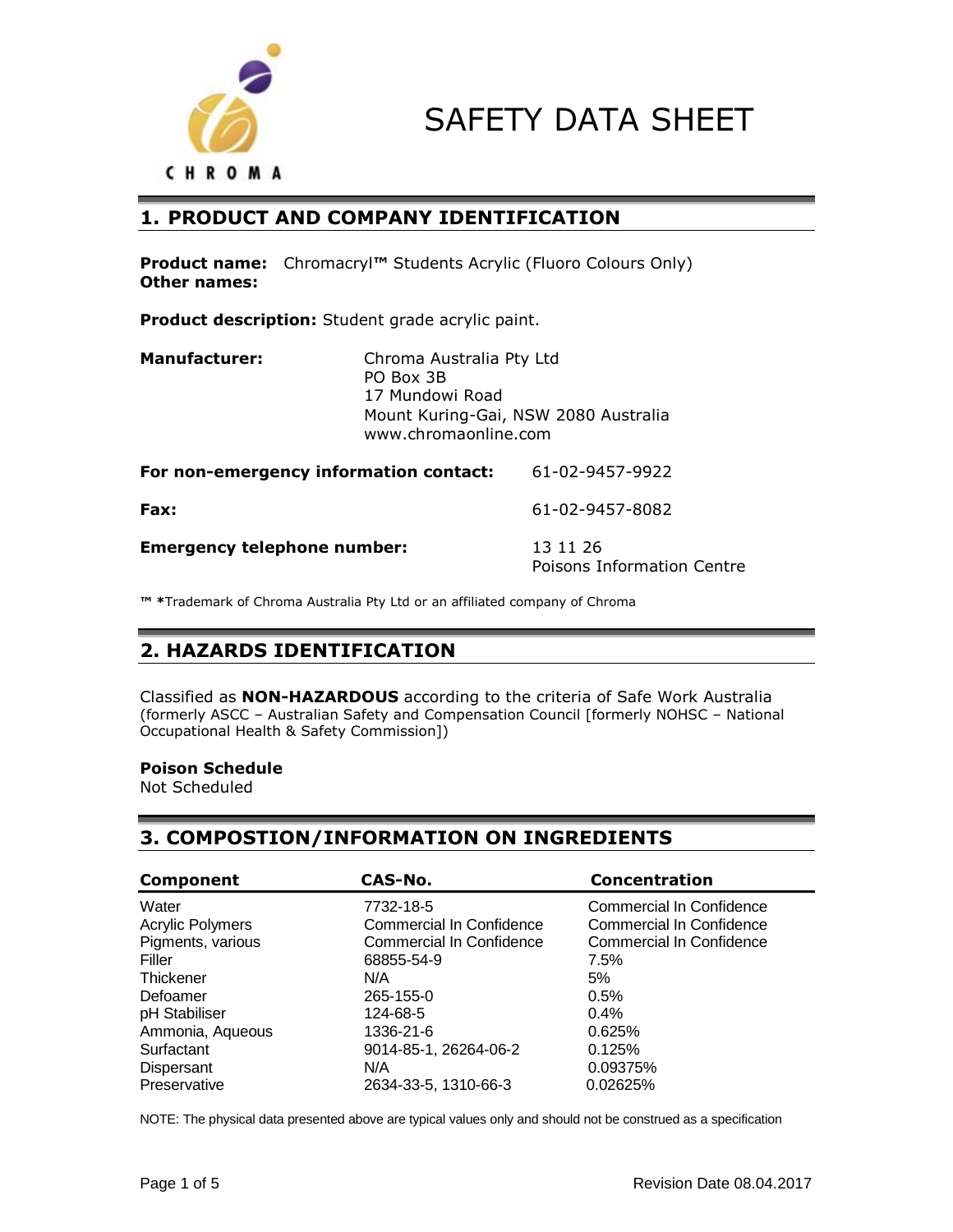### **4. FIRST AID MEASURES**

**Ingestion:** Have affected person drink two (2) glasses of water. Never give anything by mouth to an unconscious person.

**Inhalation:** Inhalation of vapour may cause irritation; Move to fresh air. If irritation persists, consult a physician.

**Skin contact:** Prolonged or repeated contact may cause slight skin irritation; Wash affected areas with cool water thoroughly. If irritation persists, consult a physician.

**Eye contact:** Direct eye contact may cause slight irritation; Flush eyes with large amounts of cool water. If irritation persists, consult a specialist.

**Advice to doctor:** Treat symptomatically.

### **5. FIRE FIGHTING MEASURES**

**Hazchem Code:** None allocated

**Suitable extinguishing equipment:** Use extinguishing media appropriate to surrounding fire conditions.

**Specific hazards during fire fighting:** Material can boil above 100°C/212°F.

**Special protective equipment for fire fighters:** Wear self-contained breathing apparatus and protective clothing.

## **6. ACCIDENTAL RELEASE MEASURES**

**Personal Precautions:** For general use Personal Protection Equipment (PPE) is not required; however a detailed risk assessment on the use of this product taking in to account the work environment and handling methods may indicate PPE is recommended.

Avoid walking through spilled product as it may be slippery.

#### **Methods and materials for containment and cleaning up:**

**Minor Spill:** Soak/Wipe up smaller spills with a rag and dispose of via domestic waste collection. Material may stain some surfaces.

**Major Spill:** Clean up immediately. Prevent spill and cleaning runoff from entering sewers, drains and open bodies of water. Contain spill with sand or other inert material and transfer to containers for disposal. Avoid walking through spilled product as it may be slippery. Contact local waste disposal authority for disposal advice.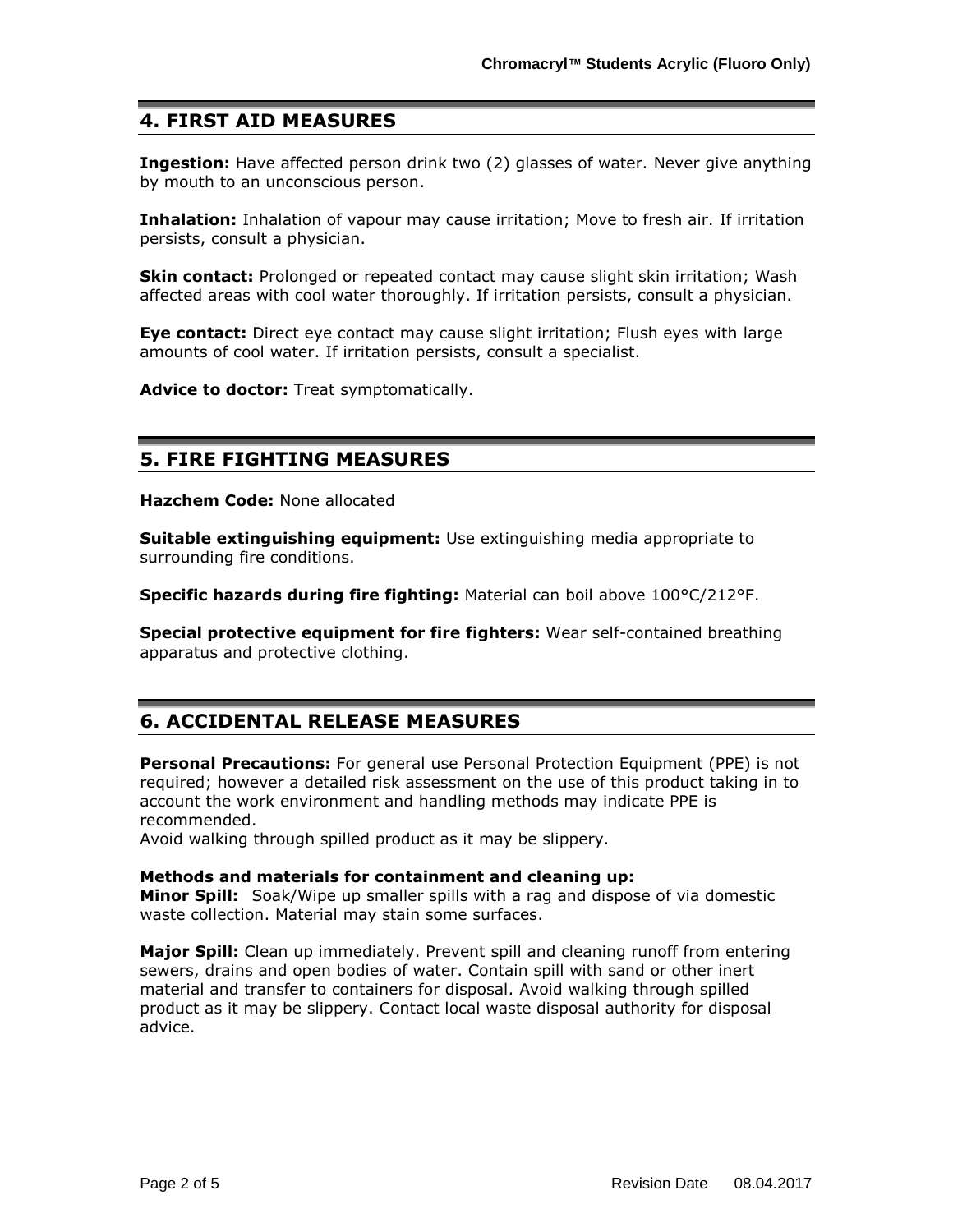# **7. HANDLING AND STORAGE**

**Handling:** Avoid contact with eyes. Wash hands with cool soapy water after use. Personal clothing protection is recommended.

**Storage:** Keep from freezing. Store in a cool, dry place away from direct sunlight. Shake/stir well before use. Ensure lid is tightly closed when not in use.

**Storage temperature:** 1°C/34°F - 38°C/100°F.

### **8. EXPOSURE CONTROLS AND PERSONAL PROTECTION**

**Exposure limit(s):** No Occupational Exposure Limits (OEL) value has been assigned.

#### **Exposure controls**

**Engineering measures:** Ensure adequate natural or mechanical ventilations. Keep containers closed when not in use.

**Protective measures:** Facilities storing or utilizing this material should be equipped with water facilities and appropriate ventilation equipment.

#### **Individual protection measures**

For general use Personal Protection Equipment (PPE) is not required; however a detailed risk assessment on the use of this product taking in to account the work environment and handling methods may indicate PPE is recommended.

**Eye/face protection:** General type safety goggles may be worn.

**Skin protection:** Single use nitrile gloves may be worn. Wash material off skin with cool soapy water.

**Respiratory protection:** Not necessary if used in a ventilated environment.

## **9. PHYSICAL AND CHEMICAL PROPERTIES**

| <b>Appearance</b>                     |
|---------------------------------------|
| <b>Odour</b>                          |
| рH                                    |
| <b>Melting/Boiling Point/Range</b>    |
| <b>Flash Point</b>                    |
| <b>Evaporation Rate</b>               |
| <b>Upper/Lower Flammability Limit</b> |
| <b>Relative Density</b>               |
| <b>Water Solubility</b>               |
| <b>Viscosity</b>                      |

Liquid **Odourless pH** No Data Available **Melting/Boiling Point/Range** No Data Available **Flash Point** No Data Available **Evaporation Rate** No Data Available **No Data Available Relative Density** No Data Available **No Data Available Viscosity** No Data Available

NOTE: The physical data presented above are typical values and should not be construed as a specification.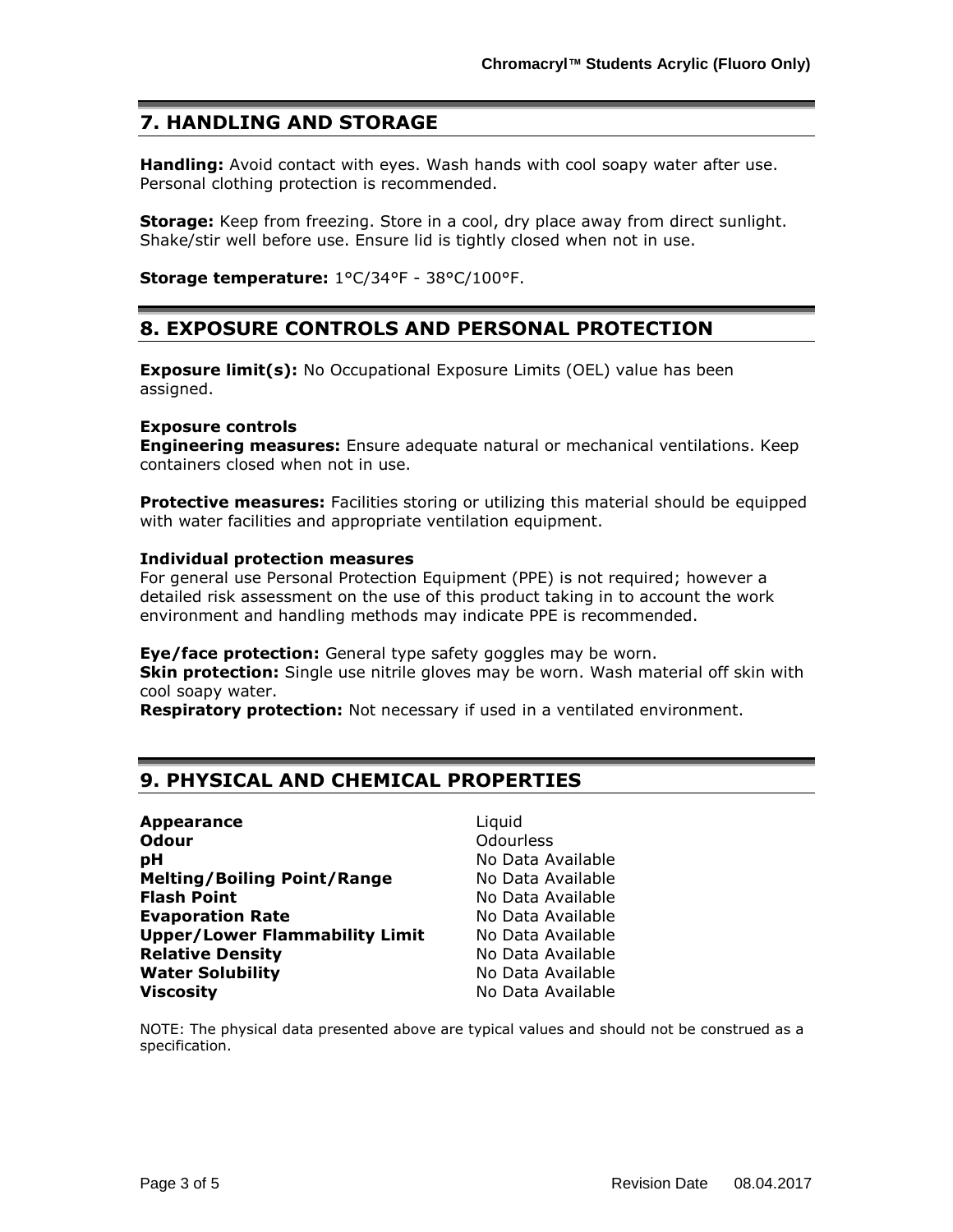# **10. STABILITY AND REACTIVITY**

**Hazardous reactions:** No dangerous reactions known under normal conditions of use.

**Materials to avoid:** There are no known materials that are incompatible with this product

**Polymerisation:** Product will not undergo polymerization.

# **11. TOXICOLOGICAL INFORMATION**

No adverse health effects are expected if the product is handled in accordance with this Safety Data Sheet and the product label. Symptoms of effects may occur if the product is mishandled.

**Inhalation:** Inhalation of vapour may cause slight irritation

**Ingestion:** No adverse effects expected.

**Eye Contact:** Direct eye contact may cause slight irritation, redness and/or swelling.

**Skin Contact:** Prolonged or repeated contact may cause slight irritation.

#### **Toxicological Data**

This product carries the A.P. Non-Toxic Seal and is certified by a toxicologist in association with the Art & Craft Materials Institute (ACMI), Boston MA 02110 USA.

## **12. ECOLOGICAL INFORMATION**

**Ecology – general:** The product is not considered harmful to aquatic organisms or to cause long-term adverse effects in the environment.

## **13. DISPOSAL CONSIDERATIONS**

#### **Small Quantities**

Do not pour left over paint into drains. Unwanted paint should be brushed onto newspaper and allowed to dry to be disposed of via domestic waste collection. Soak/Wipe up smaller spills with a rag and dispose of via domestic waste collection.

#### **Large quantities**

Clean up immediately. Prevent spill and cleaning runoff from entering sewers, drains and open bodies of water. Contain spill with sand or other inert material and transfer to containers for disposal. Contact local waste disposal authority for disposal advice.